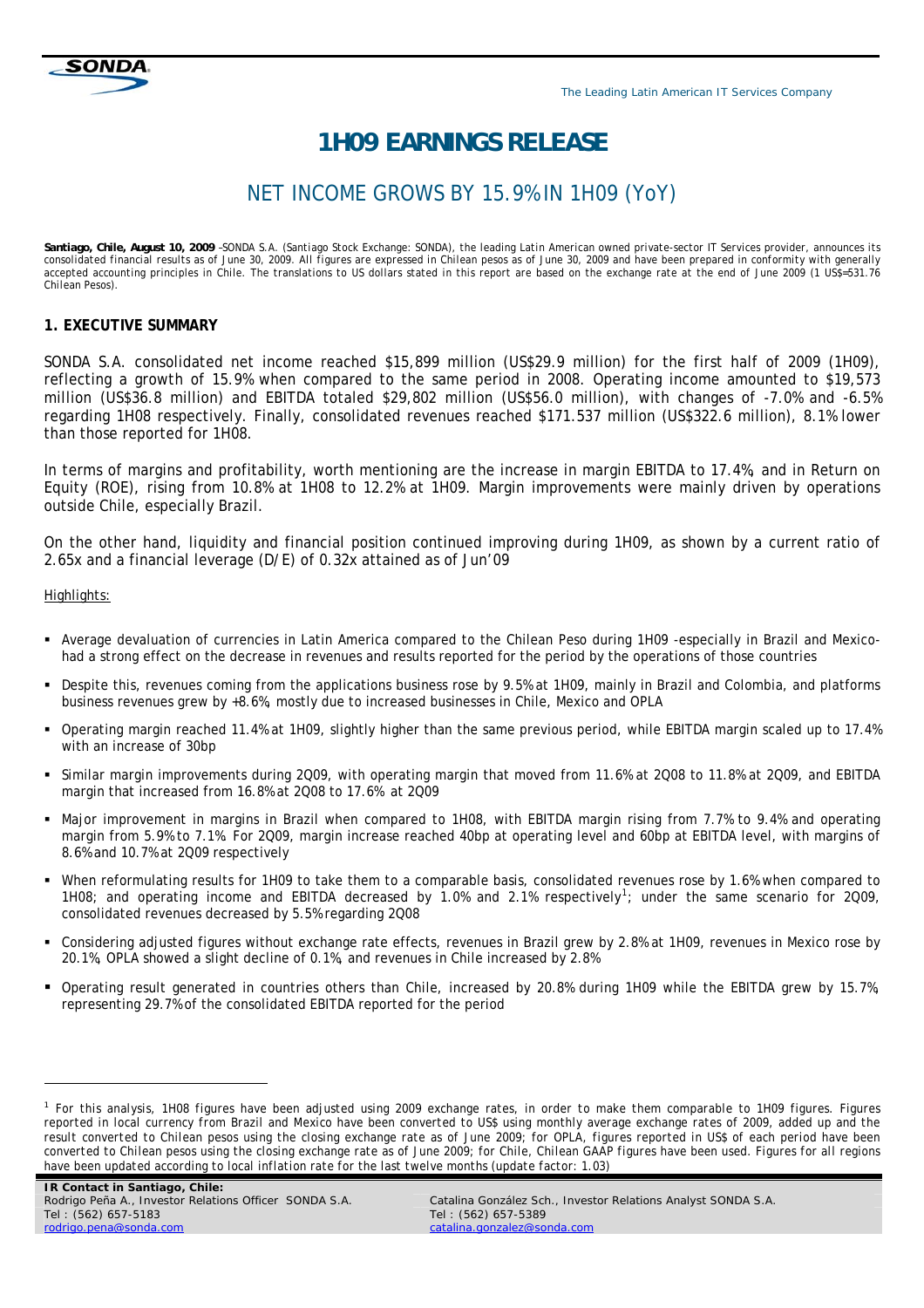

The Leading Latin American IT Services Company

# **Figure 1 - Consolidated Financial Statements**

# **SONDA CONSOLIDATED FINANCIAL STATEMENT**

#### **Jun-08 / Jun-09**

|                                                   | In millions of constant Ch\$ as of June 30, 2009 |               |           |           |
|---------------------------------------------------|--------------------------------------------------|---------------|-----------|-----------|
| <b>Income Statement</b>                           | <b>Jun-08</b>                                    | <b>Jun-09</b> | Var.      | %         |
| <b>Revenues</b>                                   | 186,577                                          | 171,537       | $-15,040$ | $-8.1%$   |
| Cost of Sales                                     | $-146,269$                                       | $-136, 139$   | 10,130    | $-6.9%$   |
| <b>Gross Profit</b>                               | 40,309                                           | 35,398        | $-4,910$  | $-12.2%$  |
| Administrative and Selling Expenses               | $-19,251$                                        | $-15,825$     | 3,426     | $-17.8%$  |
| <b>Operating Income</b>                           | 21,057                                           | 19,573        | $-1,484$  | $-7.0%$   |
| Depreciation and Amortization                     | 10,801                                           | 10,229        | $-572$    | $-5.3%$   |
| <b>EBITDA</b>                                     | 31,858                                           | 29,802        | $-2,056$  | $-6.5%$   |
| Financial Income (Expense), Net                   | 1,728                                            | 265           | $-1,463$  | $-84.7%$  |
| Financial Income                                  | 3,466                                            | 1,682         | $-1,784$  | $-51.5%$  |
| <b>Financial Expense</b>                          | $-1,738$                                         | $-1,417$      | 321       | $-18.5%$  |
| Price-level Restatement                           | $-1,884$                                         | 667           | 2,550     | $-135.4%$ |
| Foreign Exchange Difference                       | 211                                              | 2,691         | 2,479     | 1173.0%   |
| Other Non-Operating Incomes                       | $-4,149$                                         | $-3,009$      | 1,139     | $-27.5%$  |
| <b>Non Operating Income</b>                       | $-4,093$                                         | 613           | 4,705     | $-115.0%$ |
| Income before Taxes                               | 16,965                                           | 20,186        | 3,221     | 19.0%     |
| <b>Income Taxes</b>                               | $-2,423$                                         | $-3,659$      | $-1,236$  | 51.0%     |
| Minority Interest                                 | $-845$                                           | $-643$        | 202       | $-24.0%$  |
| Amortization of Negative Goodwill                 | 26                                               | 16            | $-10$     | $-39.2%$  |
| <b>Net Income</b>                                 | 13,722                                           | 15,899        | 2,177     | 15.9%     |
| <b>Balance Sheet</b>                              | <b>Jun-08</b>                                    | <b>Jun-09</b> | Var.      | %         |
| <b>Assets</b>                                     | 360,399                                          | 351,857       | $-8,542$  | $-2.4%$   |
| Current Assets                                    | 172,550                                          | 180,118       | 7,569     | 4.4%      |
| Cash and Equivalents                              | 35,805                                           | 47,433        | 11,628    | 32.5%     |
| <b>Accounts Receivables</b>                       | 104,295                                          | 100,641       | $-3,654$  | $-3.5%$   |
| Inventories                                       | 11,588                                           | 11,146        | $-442$    | $-3.8%$   |
| <b>Other Current Assets</b>                       | 20,861                                           | 20,898        | 37        | 0.2%      |
| Property, Plant and Equipment                     | 60,646                                           | 56,438        | $-4,209$  | $-6.9%$   |
| Investment in Other Companies                     | 3,556                                            | 2,542         | $-1,014$  | $-28.5%$  |
| Other Assets                                      | 123,647                                          | 112,759       | $-10,888$ | $-8.8%$   |
| <b>Liabilities</b>                                | 108,565                                          | 87,448        | $-21,117$ | $-19.5%$  |
| <b>Current Liabilities</b>                        | 79,517                                           | 67,879        | $-11,639$ | $-14.6%$  |
| Short-Term Financial Debt                         | 23,409                                           | 17,290        | $-6,119$  | $-26.1%$  |
| <b>Other Current Liabilities</b>                  | 56,109                                           | 50,589        | $-5,520$  | $-9.8%$   |
| Long-Term Financial Debt                          | 16,596                                           | 10,571        | $-6,025$  | $-36.3%$  |
| Other Current Liabilities                         | 8,397                                            | 5,874         | $-2,523$  | $-30.1%$  |
| Minority Interest                                 | 4,054                                            | 3,125         | $-930$    | $-22.9%$  |
| <b>Total Shareholder's Equity</b>                 | 251,835                                          | 264,409       | 12,575    | 5.0%      |
| <b>Total Liabilities and Shareholder's Equity</b> | 360,399                                          | 351,857       | $-8,542$  | $-2.4%$   |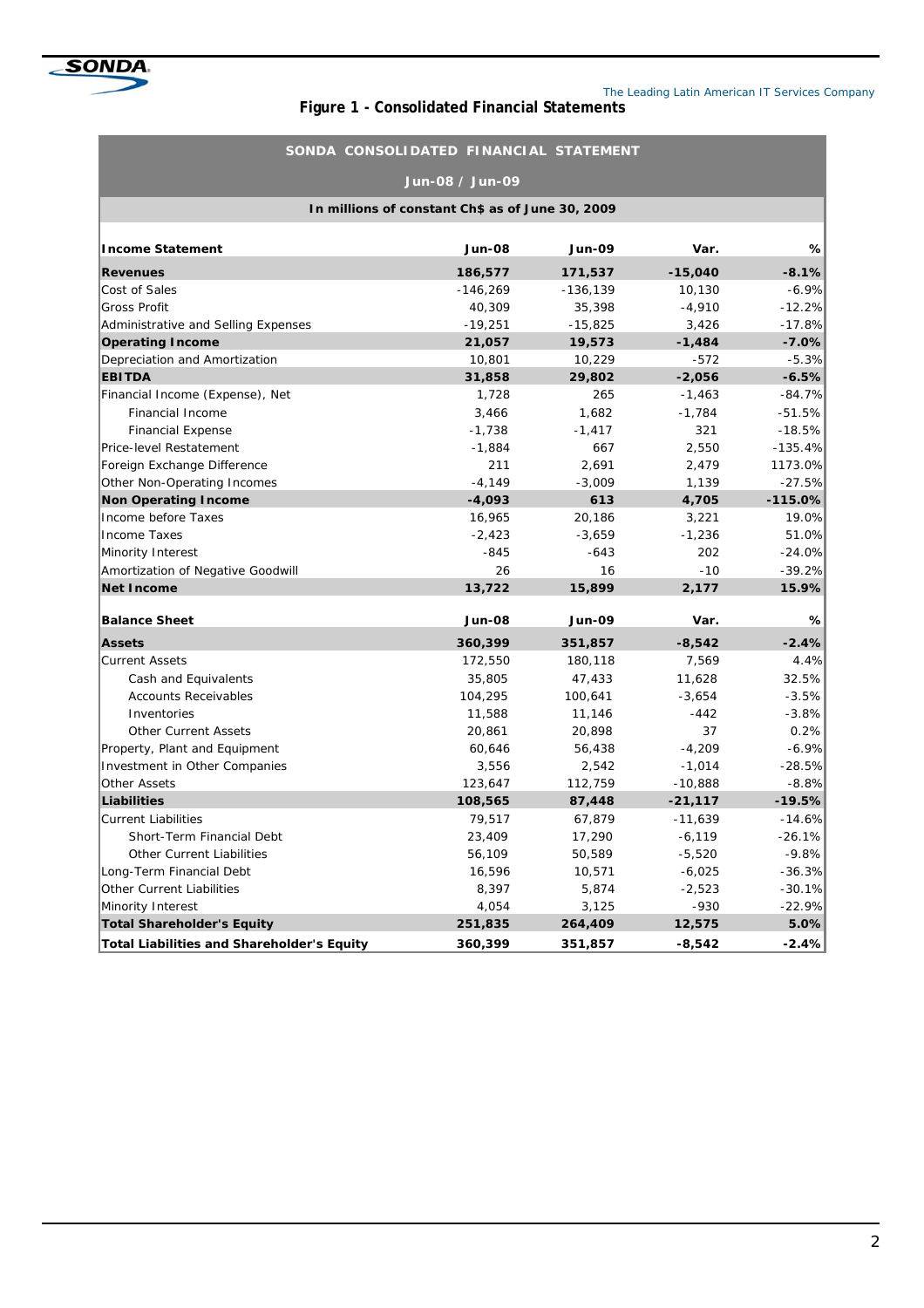

#### **2. MANAGEMENT DISCUSSION AND ANALYSIS ON 1H09 AND 2Q09 CONSOLIDATED RESULTS**

#### **CONSOLIDATED RESULTS FOR THE FIRST HALF OF 2009 (1H09)**

#### **REVENUES**

Consolidated revenues reached \$171,537 million (US\$322.6 million) for 1H09, showing a decrease of 8.1% regarding 1H08. However, compared to pro-forma 1H08 expressed under 2009's exchange rate basis, consolidated revenues grew by 1.6% at 1H09. Detailed analysis is presented below:

 revenues from IT services business amounted to \$101,651 million (US\$191.1 million) at 1H09, with a decrease of 17.0% when compared to 1H08, mainly explained by:

- effects of exchange rates fluctuations in Brazil and Mexico explain US\$27.5 million of lower revenues when compared to the same previous period (70.5% of the total decrease)

- lower revenues from professional services and systems integration (-\$4,800 million approx. equivalent to US\$9.0 million), mainly due to the deferment of SAP implementation projects, in Brazil and Colombia - without exchange rate effects, IT services business revenues decrease by a 6.0%

 with total revenues of \$23,769 million (US\$44.7 million) at 1H09, applications business revenues increased by 9.5% despite the impact of the exchange rate fluctuations effect leading to US\$6.3 million in lower revenues, especially in Brazil. The increase was a consequence of:

- larger revenues coming from support and implementation services (+\$3,067 million equivalent to US\$5.8 million), mostly due to new businesses developed in Brazil and OPLA (mostly Colombia)

- larger revenues coming from development and maintenance (+\$2,361 million equivalent to US\$4.4 million), mainly in Brazil

- with no exchange rate effects, revenues from the applications business would have risen by 28.9%
- platforms business revenues reached \$46,117 million (US\$86.7 million) at 1H09, showing an increase of 8.6%. This increase was mainly explained by:

- increase in hardware sales (+\$1,466 million equivalent to US\$2.8 million), primarily due to new businesses in Chile

- growth in software sales (+\$1,957 million equivalent to US\$3.7 million), as a result of larger sales in Mexico, Chile and OPLA

- platforms business revenues would have grown by 9.2% excluding exchange rate effects

IT services business contributed with a 59.2% of consolidated revenues during 1H09, applications business with a 13.9%, and platforms business with a 26.9%.

| SONDA CONSOLIDATED - Millions of constant Ch\$ as of June 30, 2009 |               |                       |           |          |  |  |  |  |  |
|--------------------------------------------------------------------|---------------|-----------------------|-----------|----------|--|--|--|--|--|
| <b>Revenues</b>                                                    | <b>Jun-08</b> | <b>Jun-09</b><br>Var. |           |          |  |  |  |  |  |
| <b>Business Line</b>                                               |               |                       |           |          |  |  |  |  |  |
| <b>Platforms</b>                                                   | 42,476        | 46,117                | 3.641     | 8.6%     |  |  |  |  |  |
| <b>IT Services</b>                                                 | 122,402       | 101.651               | $-20,751$ | $-17.0%$ |  |  |  |  |  |
| Applications                                                       | 21.699        | 23.769                | 2.070     | 9.5%     |  |  |  |  |  |
| Total                                                              | 186,577       | 171,537               | $-15,040$ | $-8.1%$  |  |  |  |  |  |
| <b>Share by Business Line</b>                                      |               |                       |           |          |  |  |  |  |  |
| <b>Platforms</b>                                                   | 22.8%         | 26.9%                 |           |          |  |  |  |  |  |
| <b>IT Services</b>                                                 | 65.6%         | 59.2%                 |           |          |  |  |  |  |  |
| Applications                                                       | 11.6%         | 13.9%                 |           |          |  |  |  |  |  |
| ∣Total                                                             | 100.0%        | 100.0%                |           |          |  |  |  |  |  |

**Figure 2 - Consolidated Revenues by Business Line**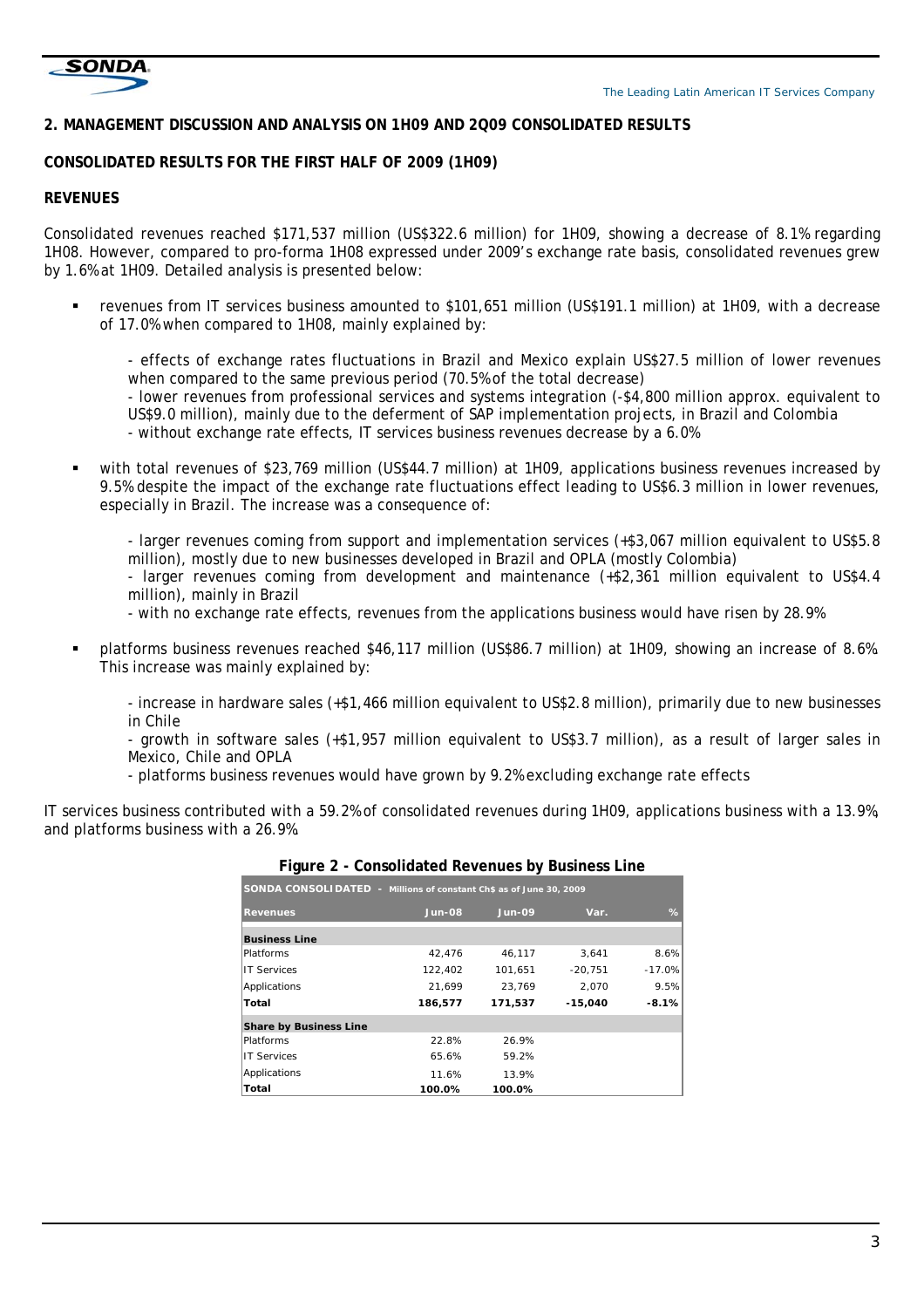

#### **COST OF SALES AND SELLING, GENERAL AND ADMINISTRATIVE EXPENSES**

Cost of sales reached \$136,139 million (US\$256.0 million) for 1H09 and showed a decrease of 6.9% regarding 1H08, primarily as a result of cost reductions in our Brazilian operations.

In a similar way, SG&A expenses decreased by 17.8% when compared to 1H08 and totaled \$15,825 million (US\$29.8 million) at 1H09. This drop was mainly due to lower general expenses, primarily in Chile and Brazil.

#### **OPERATING INCOME AND EBITDA**

Operating income amounted to \$19,573 million (US\$36.8 million) at 1H09, showing a drop of 7.0% regarding 1H08, mainly as a consequence of the effect of exchange rates fluctuations in Brazil and Mexico. Without considering exchange rate effects, drop would have been -1.0%. Given this, gross margin reached 20.6% while operating margin increased to 11.4% at 1H09 mainly due to the SG&A expenses reduction mentioned above.

On the other hand, consolidated EBITDA reached \$29,802 million (US\$56.0 million) during 1H09, 6.5% below that reported for the same previous period. When considering adjusted figures without exchange rate effects, drop would have been 2.1%. EBITDA margin rose to 17.4% at 1H09, showing an increase of 30bp regarding 1H08, mostly explained by higher margins reached in Brazil.

|                                                  | <u>rigare o - meome otatement</u> |               |           |           |
|--------------------------------------------------|-----------------------------------|---------------|-----------|-----------|
| SONDA CONSOLIDATED STATEMENTS OF INCOME          |                                   |               |           |           |
| In millions of constant Ch\$ as of June 30, 2009 |                                   |               |           |           |
|                                                  |                                   |               |           |           |
| <b>INCOME STATEMENT</b>                          | <b>Jun-08</b>                     | <b>Jun-09</b> | VAR.      | %         |
| <b>Revenues</b>                                  | 186,577                           | 171,537       | $-15,040$ | $-8.1%$   |
| Cost of Sales                                    | $-146,269$                        | $-136, 139$   | 10,130    | $-6.9%$   |
| Gross Profit                                     | 40.309                            | 35,398        | $-4,910$  | $-12.2%$  |
| <b>Operating Income</b>                          | 21,057                            | 19,573        | $-1.484$  | $-7.0%$   |
| <b>EBITDA</b>                                    | 31,858                            | 29,802        | $-2,056$  | $-6.5%$   |
| Non Operating Income                             | $-4,092$                          | 613           | 4,705     | $-115.0%$ |
| <b>Net Income</b>                                | 13,722                            | 15,899        | 2,177     | 15.9%     |
| <b>FINANCIAL RATIOS</b>                          |                                   |               |           |           |
| Gross Margin                                     | 21.6%                             | 20.6%         |           |           |
| Operating Margin                                 | 11.3%                             | 11.4%         |           |           |
| <b>EBITDA Margin</b>                             | 17.1%                             | 17.4%         |           |           |
| Net Margin                                       | 7.4%                              | 9.3%          |           |           |

#### **Figure 3 - Income Statement**

#### **NON-OPERATING INCOME**

Non-operating income showed a growth of 115.0% at 1H09, moving from a loss of \$4.092 million (US\$7.7 million) to a profit of \$613 million (US\$1.2 million) for 1H09, largely explained by:

- larger other non-operating income (\$1,298 million equivalent to US\$2.4 million), with a final amount of \$1,778 million (US\$3.3 million) at 1H09, primarily explained by the profit generated by the divestiture of the subsidiary Acfin S.A. in Jan'09 (\$1,041 million equivalent to US\$2.0 million)
- profit of \$2,550 million (US\$4.8 million) in price-level restatement at 1H09, reaching \$667 million (US\$1.3 million), mostly due to the effect of negative inflation on shareholders equity during the first half of 2009
- profit of \$2,479 million (US\$4.7 million) in foreign exchange differences, reaching a positive balance of \$2,691 million (US\$5.1 million) at 1H09, primarily explained by a lower exchange rate in Brazil (-16.5%) so far in 2009 and its effect when applying BT 64

#### **NET INCOME**

Net income totaled \$15,899 million (US\$29.9 million) at 1H09, representing a 15.9% growth when compared to 1H08. This increase is mainly explained by non-operating income improvement when compared to the same previous period. Given this, net margin rose by 190bp and moved from 7.4% in 1H08 to 9.3% in 1H09.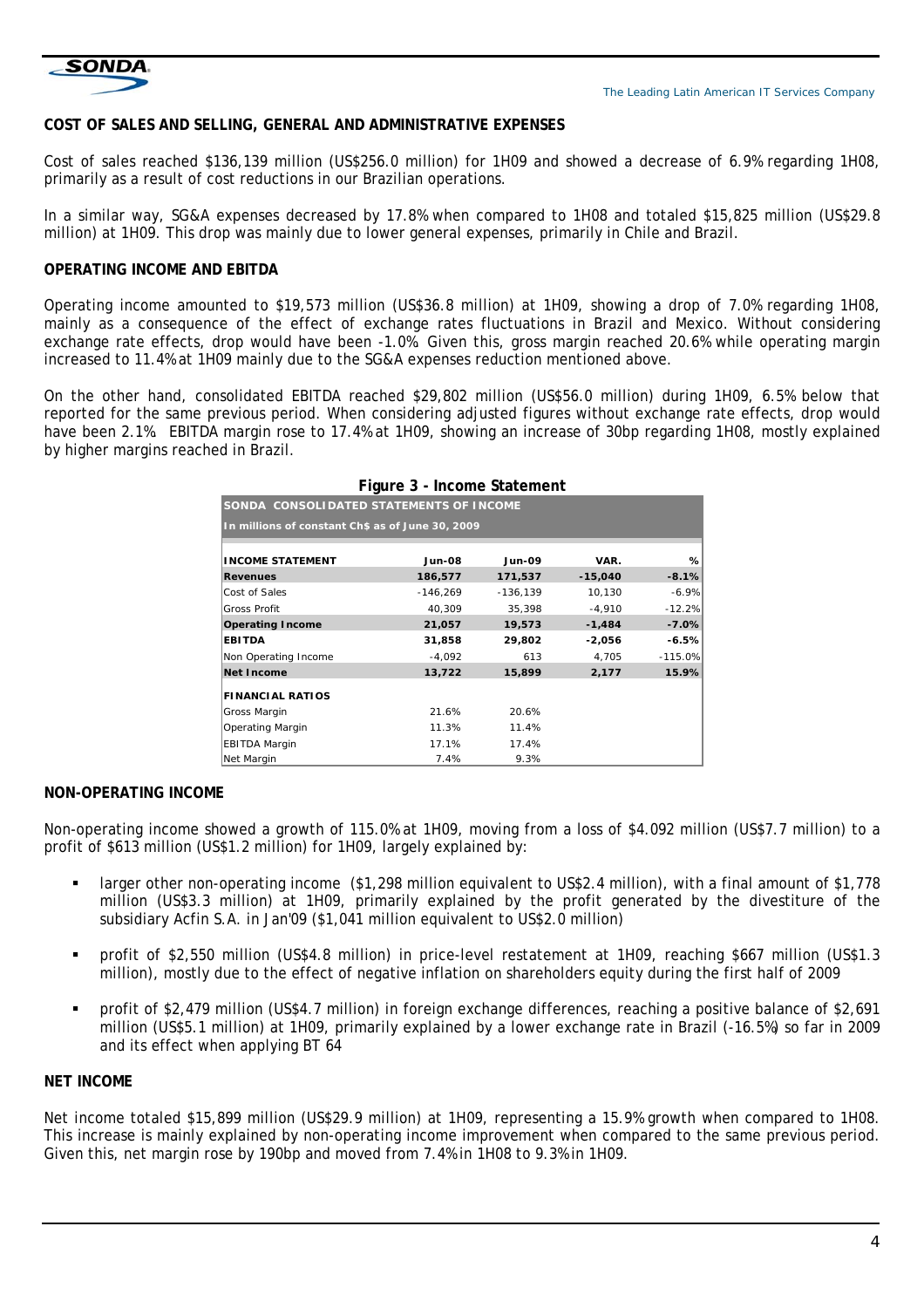

# **CONSOLIDATED RESULTS FOR THE SECOND QUARTER OF 2009 (2Q09)**

## **REVENUES**

Consolidated revenues totaled \$85,928 million (US\$161.6 million) at 2Q09, reflecting a drop of 19.1% regarding 2Q08. Compared to pro-forma 2Q08 expressed under 2009's exchange rate basis, consolidated revenues decreased by 5.5%, as detailed below:

 revenues from IT services business amounted to \$49,198 million (US\$92.5 million) at 2Q09, with a decrease of 28.9% when compared to 2Q08, mainly explained by:

- effects of exchange rates fluctuations in Brazil and Mexico that explained US\$13.2 million of lower revenues regarding the same previous period (35.2% of the total decrease)

- lower revenues from professional services and systems integration primarily explained by the postponement of SAP implementation projects, in both Brazil and Colombia

- decrease of 14.2% without considering exchange rate effects

 revenues from applications business totaled \$11,154 million (US\$21.0 million) at 2Q09, showing a decline of 8.3% regarding 2Q08 (-US\$1,9 million), primarily as a result of:

- effects of exchange rates fluctuations, especially in Brazil, explaining US\$2.6 million of lower revenues regarding 2Q08;

- without considering exchange rate effects, applications business would have grown by 16.4%, mainly explained by higher revenues coming from Brazil and OPLA

 rise of 2.6% in revenues from platforms business, reaching \$25,575 million (US\$48.1 million) at 2Q09, primarily explained by:

- growth in software revenues (+\$1,280 million equivalent to US\$ 2.4 million) as a result of larger sales in Mexico and Chile

- platforms business revenues would have risen by 6.4% excluding exchange rate effects

IT services business contributed with a 57.2% of consolidated revenues at 2Q09, applications business generated a 13.0% and platforms business a 29.8%.

| SONDA CONSOLIDATED - Millions of constant Ch\$ as of June 30, 2009 |         |              |           |          |  |  |  |  |  |  |
|--------------------------------------------------------------------|---------|--------------|-----------|----------|--|--|--|--|--|--|
| <b>Revenues</b>                                                    | 2008    | 2009<br>Var. |           |          |  |  |  |  |  |  |
| <b>Business Line</b>                                               |         |              |           |          |  |  |  |  |  |  |
| <b>Platforms</b>                                                   | 24.932  | 25.575       | 644       | 2.6%     |  |  |  |  |  |  |
| <b>IT Services</b>                                                 | 69,165  | 49,198       | $-19.966$ | $-28.9%$ |  |  |  |  |  |  |
| Applications                                                       | 12,164  | 11,154       | $-1,011$  | $-8.3%$  |  |  |  |  |  |  |
| <b>Total</b>                                                       | 106,261 | 85,928       | $-20,333$ | $-19.1%$ |  |  |  |  |  |  |
| <b>Share by Business Line</b>                                      |         |              |           |          |  |  |  |  |  |  |
| <b>Platforms</b>                                                   | 23.5%   | 29.8%        |           |          |  |  |  |  |  |  |
| <b>IT Services</b>                                                 | 65.1%   | 57.2%        |           |          |  |  |  |  |  |  |
| Applications                                                       | 11.4%   | 13.0%        |           |          |  |  |  |  |  |  |
| <b>Total</b>                                                       | 100.0%  | 100.0%       |           |          |  |  |  |  |  |  |

## **Figure 4 - Consolidated Revenues by Business Line**

# **COST OF SALES AND SELLING, GENERAL AND ADMINISTRATIVE EXPENSES**

Cost of sales amounted to \$68,440 million (US\$128.7 million) at 2Q09 and showed a decrease of 17.5% when compared to 2Q08. This change was primarily explained by cost reductions in Brazilian operations.

On the other hand, SG&A expenses totaled \$7,376 million (US\$13.9 million) at 2Q09, with a decline of 32.3% when compared to 2Q08. This fall was mainly as a result of lower general expenses, especially in Brazil and Chile.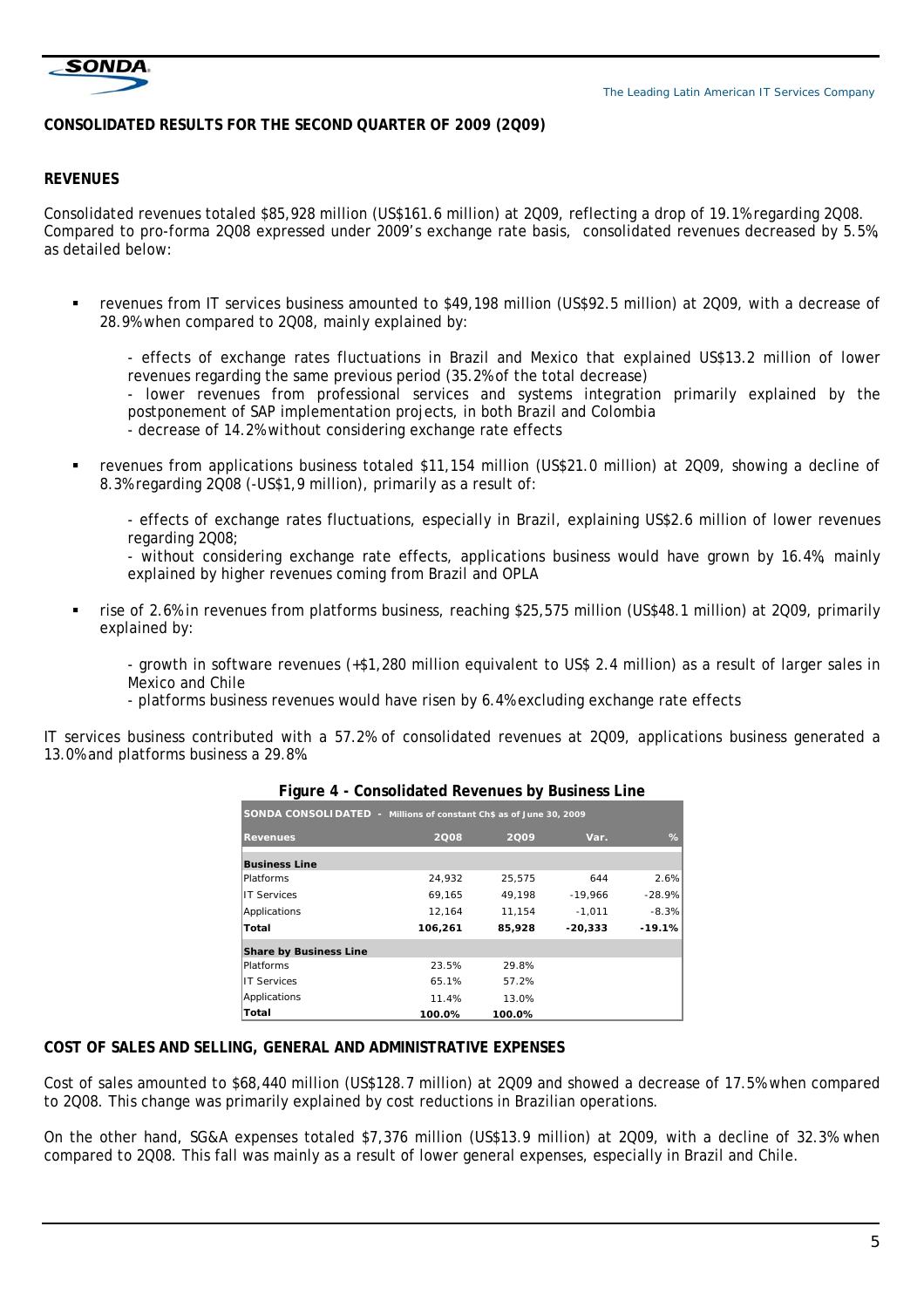

#### **OPERATING INCOME AND EBITDA**

Operating income reached \$10,112 million (US\$19.0 million) at 2Q09, reflecting a decrease of 18.3% when compared to 2Q08, mainly explained by exchange rates fluctuations on results from Brazil and Mexico. Without considering exchange rate effects, operating income would have been reduced by 9.7%. Since this, gross margin stood at 20.4% while operating margin scaled up to 11.8% at 2Q09.

Consolidated EBITDA amounted to \$15,115 million (US\$28.4 million) during 2Q09, with a drop of 15.5% regarding 2Q08 and a reduction of 9.7% when considering adjusted figures without exchange rate effects. Nevertheless, EBITDA margin grew by 80bp when passing from 16.8% at 2Q08 to 17.6% at 2Q09, mainly as a result of better margins reached in Brazil and Colombia.

| Figure 5 - Income Statement                      |           |           |           |           |  |  |  |  |  |  |
|--------------------------------------------------|-----------|-----------|-----------|-----------|--|--|--|--|--|--|
| SONDA CONSOLIDATED STATEMENTS OF INCOME          |           |           |           |           |  |  |  |  |  |  |
| In millions of constant Ch\$ as of June 30, 2009 |           |           |           |           |  |  |  |  |  |  |
| <b>INCOME STATEMENT</b>                          | 2008      | 2009      | VAR.      | ℅         |  |  |  |  |  |  |
| <b>Revenues</b>                                  | 106,261   | 85,928    | $-20,333$ | $-19.1%$  |  |  |  |  |  |  |
| Cost of Sales                                    | $-82,990$ | $-68,440$ | 14,550    | $-17.5%$  |  |  |  |  |  |  |
| Gross Profit                                     | 23,271    | 17,488    | $-5,783$  | $-24.9%$  |  |  |  |  |  |  |
| <b>Operating Income</b>                          | 12,371    | 10,112    | $-2,258$  | $-18.3%$  |  |  |  |  |  |  |
| <b>EBITDA</b>                                    | 17,893    | 15,115    | $-2,778$  | $-15.5%$  |  |  |  |  |  |  |
| Non Operating Income                             | $-599$    | 705       | 1,305     | $-217.7%$ |  |  |  |  |  |  |
| <b>Net Income</b>                                | 7,556     | 8,699     | 1,143     | 15.1%     |  |  |  |  |  |  |
| <b>FINANCIAL RATIOS</b>                          |           |           |           |           |  |  |  |  |  |  |
| Gross Margin                                     | 21.9%     | 20.4%     |           |           |  |  |  |  |  |  |
| Operating Margin                                 | 11.6%     | 11.8%     |           |           |  |  |  |  |  |  |
| <b>EBITDA Margin</b>                             | 16.8%     | 17.6%     |           |           |  |  |  |  |  |  |
| Net Margin                                       | 7.1%      | 10.1%     |           |           |  |  |  |  |  |  |

#### **NON-OPERATING INCOME**

Non-operating income grew by 217.7% at 2Q09, when passing from a loss of \$599 million (US\$1.1 million) to a profit of \$705 million (US\$1.3 million) in 2Q09 (+\$1,305 million equivalent to US\$2.5 million), largely explained by:

- profit of \$1,511 million (US\$2.8 million) in price-level restatement at 2Q09, reaching \$141 million (US\$0.3 million), mostly due to the effect of negative inflation on shareholders equity during the first half of 2009
- gain of \$982 million (US\$1.8 million) in foreign exchange differences, reaching a positive balance of \$2,775 million (US\$5.2 million) at 2Q09, primarily explained by a lower exchange rate in Brazil (-16.5%) so far in 2009 (especially during 2Q09) and its effect when applying BT 64

## **NET INCOME**

Net income scaled up to \$8,699 million (US\$16.4 million) at 2Q09, which represented a 15.1% growth when compared to 2Q08. This increase was mainly explained by non-operating income improvement when compared to the same previous period. Since this, net margin rose by 300bp when moving from 7.1% at 2Q08 to 10.1% at 2Q09.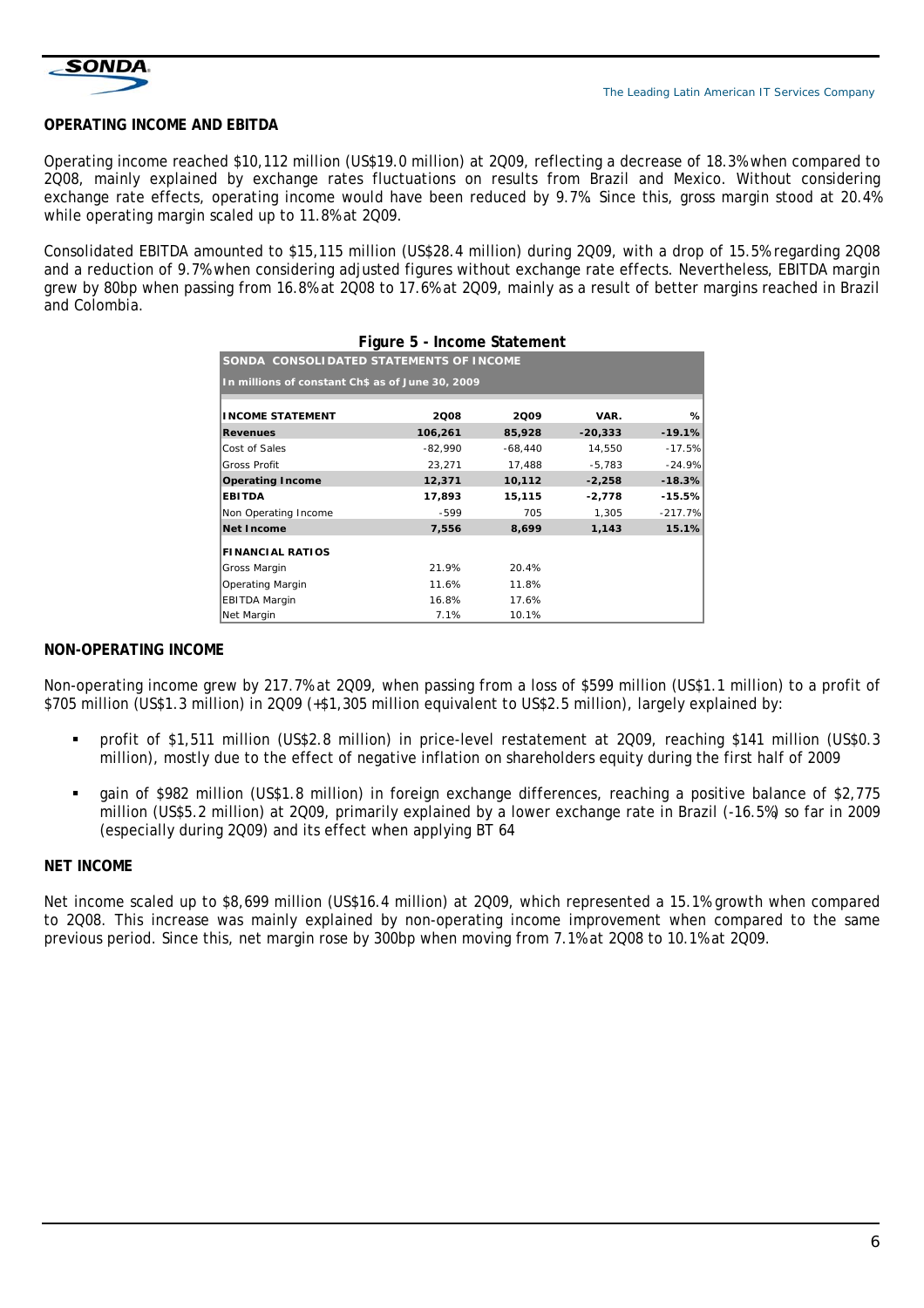

#### **3. ANALYSIS OF QUARTERLY REGIONAL RESULTS**

#### **CHILE**

Main changes in Chile between 1H08 and 1H09 are described below:

- revenues of \$85,380 million (US\$160.6 million) at 1H09, with a rise of 2.8% compared to 1H08, mainly due to larger revenues from the platforms business (+9.2%)
- operating income of \$13,036 million (US\$24.5 million), reflecting a decline of 8.1% related primarily to a lower level of activity in some transaction-based contracts and lower results from subsidiaries due to the divestiture of Acfin S.A.
- EBITDA totaling \$20,959 million (US\$39.4 million), showing a drop of 7.1% regarding 1H08, along with a lower operating income
- operating margin of 15.3% and EBITDA margin of 24.5% at 1H09, reflecting the increased relative weight of revenues generated by platform business when compared to 1H08

|                                       |                      | .                                  |         |           |            |            |         |          |
|---------------------------------------|----------------------|------------------------------------|---------|-----------|------------|------------|---------|----------|
| <b>CHILE</b><br>(in millions of Ch\$) | $Jun-08$             | <b>Jun-09</b>                      | Var.    | %         | 2008       | 2009       | Var.    | $\%$     |
| <b>Revenues</b>                       | 83,057               | 85,380                             | 2,324   | 2.8%      | 43,375     | 43,609     | 234     | 0.5%     |
| Platforms                             | 30.074               | 32.839                             | 2.766   | 9.2%      | 16.694     | 17.407     | 714     | 4.3%     |
| <b>IT Services</b>                    | 48.065               | 48.068                             | 4       | 0.0%      | 24.138     | $24.043 -$ | 96      | $-0.4%$  |
| Applications                          | 4.918                | $4.473 -$                          | 446     | $-9.1%$   | 2.543      | $2.160 -$  | 384     | $-15.1%$ |
| Cost of Sales                         | $61.787 -$<br>$\sim$ | 65.730<br>$\overline{a}$           | 3.943   | $6.4% -$  | $32,332 -$ | $33.847 -$ | 1.516   | 4.7%     |
| Gross Profit                          | 21.270               | 19,650<br>$\overline{\phantom{a}}$ | 1,620   | $-7.6%$   | 11.044     | $9.762 -$  | 1,282   | $-11.6%$ |
| SG&A Expenses                         | $7.081 -$<br>$\sim$  | 6.614                              | 467     | $-6.6%$ - | $3.736 -$  | 3.448      | 289     | $-7.7%$  |
| <b>Operating Income</b>               | 14.189               | 13.036<br>$\overline{\phantom{a}}$ | 1,152   | $-8.1%$   | 7.308      | $6,315 -$  | 993     | $-13.6%$ |
| <b>EBITDA</b>                         | 22,563               | 20,959<br>$\blacksquare$           | 1,603   | $-7.1%$   | 11,500     | $10,325 -$ | 1,175   | $-10.2%$ |
| <b>Operating Margin</b>               | 17.1%                | 15.3%                              | $-1.8%$ |           | 16.8%      | 14.5%      | $-2.4%$ |          |
| EBITDA Margin                         | 27.2%                | 24.5%                              | $-2.6%$ |           | 26.5%      | 23.7%      | $-2.8%$ |          |

# **Figure 6 – Business in Chile**

Main changes in this country between 2Q08 and 2Q09 are described below:

- revenues of \$43,609 million (US\$82.0 million) at 2Q09, with a slight rise of 0.5% regarding 2Q08, mainly due to higher revenues from platforms business (+4.3%)
- operating income of \$6,315 million (US\$11.9 million), reflecting a decline of 13.6% related to a reduction in results from some transaction-based contracts, coupled with lower results from subsidiaries due to the divestiture of Acfin S.A.
- EBITDA totaling \$10,325 million (US\$19.4 million), showing a decrease of 10.2% regarding 2Q08, mostly explained by a lower operating income
- operating margin of 14.5% and EBITDA margin of 23.7% at 2Q09

# **BRAZIL**

For comparison purposes, changes regarding 1H08 were calculated based on original figures in local currency, converted according to exchange rates of 1H09:

- revenues of ThUS\$108,431 at 1H09, with an increase of 2.8% over 1H08, mostly due to larger revenues coming from the applications business (+ThUS\$9,091), as a consequence of new businesses related to own solutions such as SATI and others
- operating income of ThUS\$7,720 and EBITDA of ThUS\$10,123 at the end of the first half of 2009, with increases of 25.2% and 24.6% respectively, as a result of a higher gross profit and savings in SG&A expenses
- operating margin of 7.1% and EBITDA margin of 9.4% at 1H09, reflecting growths of 120bp and 170bp each when compared to 1H08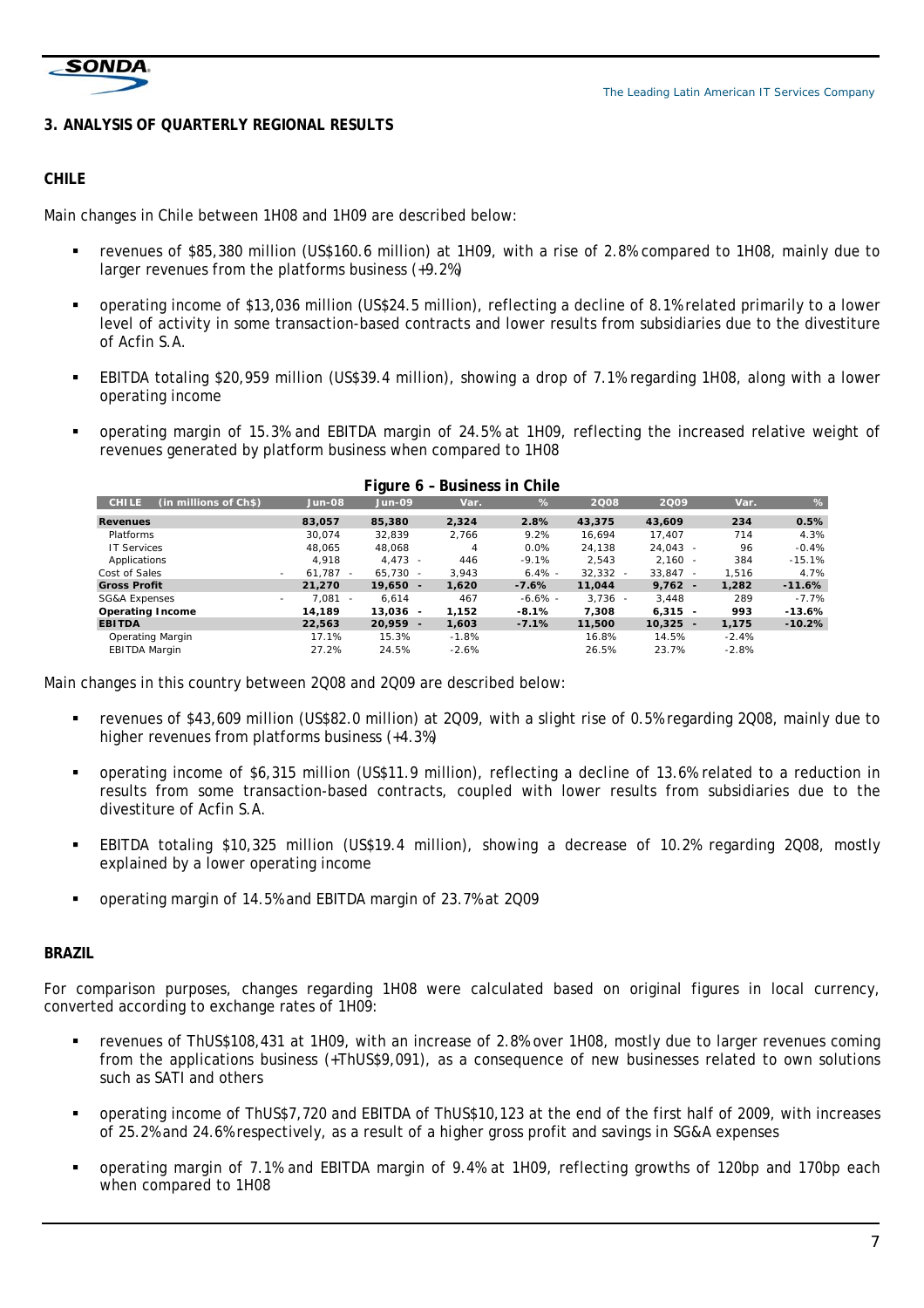

| (in ThUS\$)<br><b>BRAZIL</b> | <b>Jun-08</b>                                | <b>Jun-09</b>                      | Var.  | %          | 2008      | 2009                              | Var.  | %        |
|------------------------------|----------------------------------------------|------------------------------------|-------|------------|-----------|-----------------------------------|-------|----------|
| <b>Revenues</b>              | 105,273                                      | 108,249                            | 2,976 | 2.8%       | 56,781    | 51,047<br>$\sim$                  | 5.734 | $-10.1%$ |
| Platforms                    | 759                                          | 538<br>$\overline{a}$              | 221   | $-29.1%$   | 449       | $264 -$                           | 185   | $-41.2%$ |
| <b>IT Services</b>           | 82.986                                       | 77.092 -                           | 5.894 | $-7.1%$    | 45.449    | 36.404<br>$\sim$                  | 9.044 | $-19.9%$ |
| Applications                 | 21.528                                       | 30.619                             | 9.091 | 42.2%      | 10.884    | 14.379                            | 3.495 | 32.1%    |
| Cost of Sales                | 86.735<br>$\overline{\phantom{a}}$<br>$\sim$ | 88,508<br>$\overline{\phantom{a}}$ | 1.773 | $2.0\%$ -  | 45.554 -  | 41.786                            | 3.768 | $-8.3%$  |
| <b>Gross Profit</b>          | 18,538                                       | 19,741                             | 1.203 | 6.5%       | 11,227    | 9,261<br>$\sim$                   | 1.967 | $-17.5%$ |
| <b>SG&amp;A Expenses</b>     | 12.374<br>$\sim$<br>$\sim$                   | 12.021                             | 353   | $-2.9\%$ - | $6,564 -$ | 4.849                             | 1,715 | $-26.1%$ |
| <b>Operating Income</b>      | 6.164                                        | 7.720                              | 1.556 | 25.2%      | 4,663     | 4.413<br>$\overline{\phantom{a}}$ | 250   | $-5.4%$  |
| <b>EBITDA</b>                | 8.125                                        | 10.123                             | 1.998 | 24.6%      | 5,731     | $5.477 -$                         | 254   | $-4.4%$  |
| <b>Operating Margin</b>      | 5.9%                                         | 7.1%                               | 1.3%  |            | 8.2%      | 8.6%                              | 0.4%  |          |
| EBITDA Margin                | 7.7%                                         | 9.4%                               | 1.6%  |            | 10.1%     | 10.7%                             | 0.6%  |          |

#### **Figure 7 – Business in Brazil**

Main changes in this country between 2Q08 and 2Q09 are described below:

- revenues of ThUS\$51,047 at 2Q09, with a decline of 10.1% over 2Q08, mostly explained by lower revenues coming from IT services business due to the postponement of SAP implementation projects
- rise of 32.1% in revenues coming from the applications business (+ThUS\$3,495), mainly explained by a higher volume of new businesses related to own software solutions such as SATI and others
- operating income of ThUS\$4,413 and EBITDA of ThUS\$5,477 at 2Q09, with changes of -5.4% and -4.4% respectively when compared to 2Q08
- increase of 40bp in operating margin and rise of 60bp in EBITDA margin regarding 2Q08, partly reflecting SG&A expenses savings of the period

#### **MEXICO**

For comparison purposes, changes regarding 1H08 were calculated based on original figures in local currency, converted according to exchange rates of 1H09:

- 20.1% growth in revenues, with an amount of ThUS\$15,159 at 1H09, mainly due to a rise of 142.0% in revenues coming from platforms business (+ThUS\$2,412), mostly related to larger software sales
- operating income of ThUS\$1,632 and EBITDA of ThUS\$1,906, reflecting increases of 48.6% and 14.6% respectively at 1H09, primarily driven by the larger gross profit obtained in the period
- operating margin of 10.8%, surpassing by 210bp the level obtained at 1H08, and EBITDA margin of 12.6% at 1H09

| <u>I IGUI E O - DUSILIESS III MEAICO</u> |                 |                                   |         |           |                                   |           |         |          |
|------------------------------------------|-----------------|-----------------------------------|---------|-----------|-----------------------------------|-----------|---------|----------|
| <b>MEXICO</b><br>(in ThUS\$)             | <b>Jun-08</b>   | <b>Jun-09</b>                     | Var.    | %         | 2008                              | 2009      | Var.    | %        |
| <b>Revenues</b>                          | 12,617          | 15,159                            | 2,542   | 20.1%     | 6,926                             | 8,131     | 1.205   | 17.4%    |
| Platforms                                | 1.698           | 4.110                             | 2.412   | 142.0%    | 1.235                             | 3.014     | 1.780   | 144.1%   |
| <b>IT Services</b>                       | 10.861          | 10.972                            | 111     | 1.0%      | 5.687                             | $5,117 -$ | 570     | $-10.0%$ |
| Applications                             | 58              | 77                                | 19      | 32.4%     | 5                                 | $0 -$     | 4       | $-95.1%$ |
| Cost of Sales                            | $9.819 -$<br>۰  | 11.630                            | .811    | $18.4%$ - | 5,450<br>$\overline{\phantom{a}}$ | $6.123 -$ | 672     | 12.3%    |
| <b>Gross Profit</b>                      | 2.798           | 3.529                             | 731     | 26.1%     | 1,476                             | 2.010     | 534     | 36.2%    |
| <b>SG&amp;A Expenses</b>                 | $1.700 -$<br>۰. | 1.897<br>$\overline{\phantom{a}}$ | 197     | $11.6%$ - | 757<br>$\overline{\phantom{a}}$   | $1.002 -$ | 245     | 32.4%    |
| <b>Operating Income</b>                  | 1,098           | 1,632                             | 534     | 48.6%     | 719                               | 1.007     | 288     | 40.0%    |
| <b>EBITDA</b>                            | 1.664           | 1.906                             | 242     | 14.6%     | 1,023                             | 1,162     | 140     | 13.6%    |
| <b>Operating Margin</b>                  | 8.7%            | 10.8%                             | 2.1%    |           | 10.4%                             | 12.4%     | 2.0%    |          |
| EBITDA Margin                            | 13.2%           | 12.6%                             | $-0.6%$ |           | 14.8%                             | 14.3%     | $-0.5%$ |          |

# **Figure 8 – Business in Mexico**

Main changes in this country between 2Q08 and 2Q09 are described below:

- increase of 17.4% in revenues, totaling of ThUS\$8,131 at 2Q09, mostly explained by a rise of 144.1% in revenues coming from platforms business (+ThUS\$1,780), primarily related to larger software sales
- operating income of ThUS\$1,007 and EBITDA of ThUS\$1,162, showing growths of 40.0% and 13.6% respectively at 2Q09, mainly as a result of a higher gross profit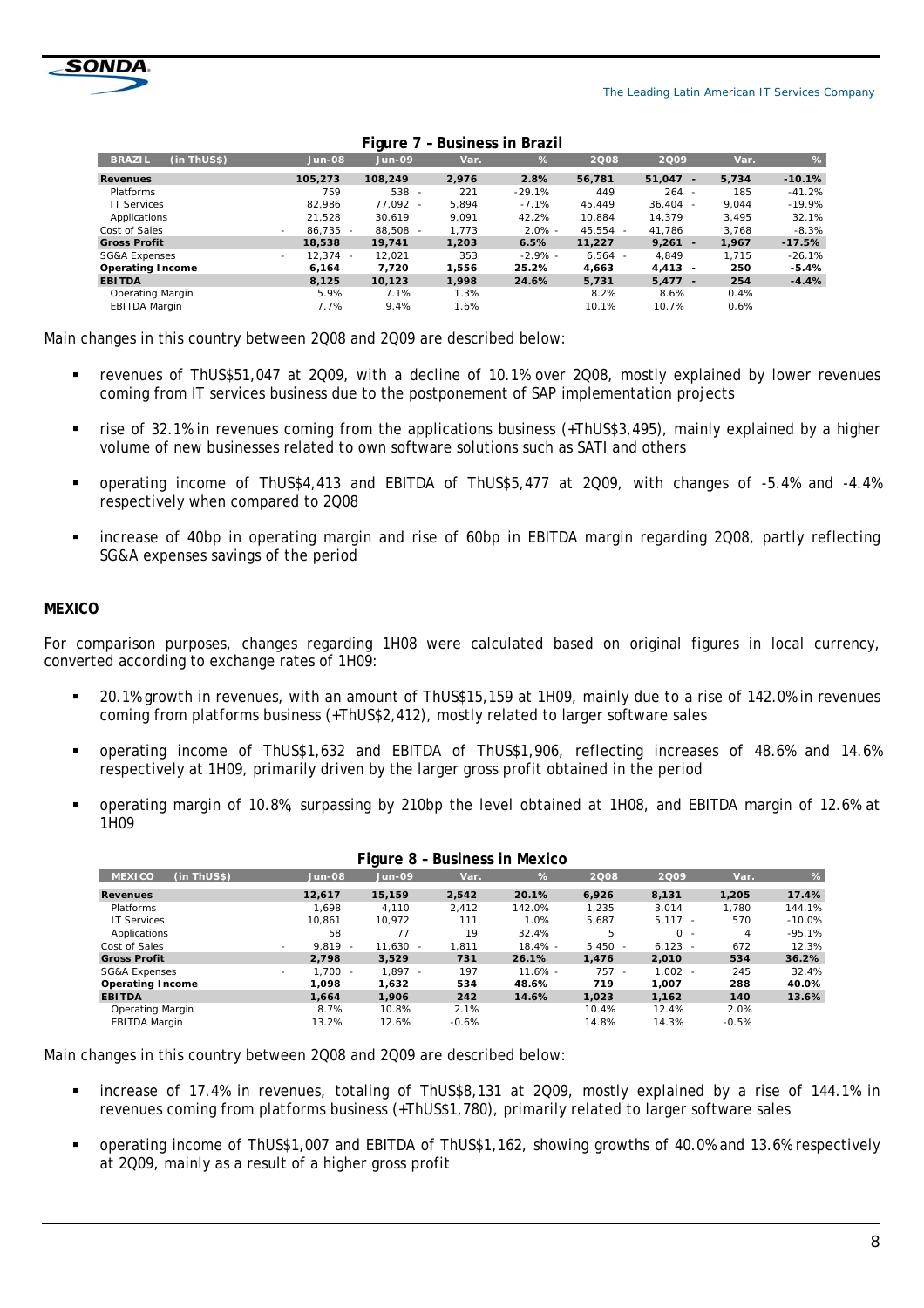# **SONDA**

The Leading Latin American IT Services Company

 operating margin of 12.4%, surpassing by 200bp the margin reported at 2Q08 due to larger revenues, and EBITDA margin of 14.3% at 2Q09

# **OPLA (Other countries in Latin America)**

For comparison purposes, changes regarding 1H08 were calculated based on original figures in US\$:

- revenues of ThUS\$38,614 at 1H09, maintaining a similar level regarding 1H08, due primarily to lower revenues coming from IT services business (-ThUS\$3,146), partly explained by the postponement of SAP implementation projects in Colombia, offset by higher revenues from both applications (+ThUS\$2,498) and platforms (+ThUS\$599) business segments
- growth of 80.7% in applications business primarily generated by Colombia (+ThUS\$1,872) and Uruguay (+ThUS\$758)
- rise of 3.0% in platforms business mainly from operations in Costa Rica (+ThUS\$1,795), Argentina (+ThUS\$686) and Peru (+ThUS\$347)
- operating income of ThUS\$2,941 and EBITDA of ThUS\$4,599 at 1H09, with slight increases when compared to 1H08 mostly explained by lower SG&A expenses
- operating margin of 7.6% and EBITDA margin of 11.9% at 1H09, slightly surpassing levels recorded at the same previous period

| Figult 7 - DUSILIESS III OF LA |                                              |                                    |       |            |                                    |                          |         |          |
|--------------------------------|----------------------------------------------|------------------------------------|-------|------------|------------------------------------|--------------------------|---------|----------|
| <b>OPLA</b><br>(in ThUS\$)     | <b>Jun-08</b>                                | <b>Jun-09</b>                      | Var.  | %          | 2008                               | 2009                     | Var.    | %        |
| <b>Revenues</b>                | 38,663                                       | 38,614<br>$\overline{\phantom{a}}$ | 49    | $-0.1%$    | 23,134                             | 20,403<br>$\blacksquare$ | 2,731   | $-11.8%$ |
| Platforms                      | 19.722                                       | 20.321                             | 599   | 3.0%       | 11.734                             | 12.083                   | 349     | 3.0%     |
| <b>IT Services</b>             | 15.847                                       | 12.701<br>$\sim$                   | 3.146 | $-19.9%$   | 9.432                              | 5.785<br>$\sim$          | 3.647   | $-38.7%$ |
| Applications                   | 3.094                                        | 5.592                              | 2.498 | 80.7%      | 1.968                              | 2.535                    | 567     | 28.8%    |
| Cost of Sales                  | 31.501<br>$\sim$<br>$\overline{\phantom{a}}$ | $32.269 -$                         | 768   | $2.4\%$ -  | 18.973<br>$\overline{\phantom{a}}$ | 17.146                   | 1,827   | $-9.6%$  |
| <b>Gross Profit</b>            | 7.162                                        | $6.345 -$                          | 817   | $-11.4%$   | 4,161                              | $3.257 -$                | 904     | $-21.7%$ |
| SG&A Expenses                  | $4.247 -$<br>$\sim$                          | 3.404                              | 843   | $-19.8%$ - | $2,431 -$                          | 1.536                    | 895     | $-36.8%$ |
| <b>Operating Income</b>        | 2.915                                        | 2.941                              | 26    | 0.9%       | 1.730                              | 1,721<br>$\blacksquare$  | 9       | $-0.5%$  |
| <b>EBITDA</b>                  | 4.579                                        | 4.599                              | 20    | 0.4%       | 2,805                              | $2,369 -$                | 436     | $-15.5%$ |
| <b>Operating Margin</b>        | 7.5%                                         | 7.6%                               | 0.1%  |            | 7.5%                               | 8.4%                     | 1.0%    |          |
| EBITDA Margin                  | 11.8%                                        | 11.9%                              | 0.1%  |            | 12.1%                              | 11.6%                    | $-0.5%$ |          |

**Figure 9 – Business in OPLA** 

Main changes in this region between 2Q08 and 2Q09 are described below:

- revenues of ThUS\$20,403 for 2Q09, with a decrease of 11.8% regarding 2Q08, primarily as a result of lower revenues coming from IT services business (-ThUS\$3,647), mostly explained by the postponement of SAP implementation projects in Colombia
- increase of 28.8% in applications business mainly reported by Colombia and Uruguay
- rise of 3.0% in platforms business mainly from operations in Costa Rica
- operating income of ThUS\$1,721 and EBITDA of ThUS\$2,369 at 2Q09, leading to margins of 8.4% and 11.6% at each level respectively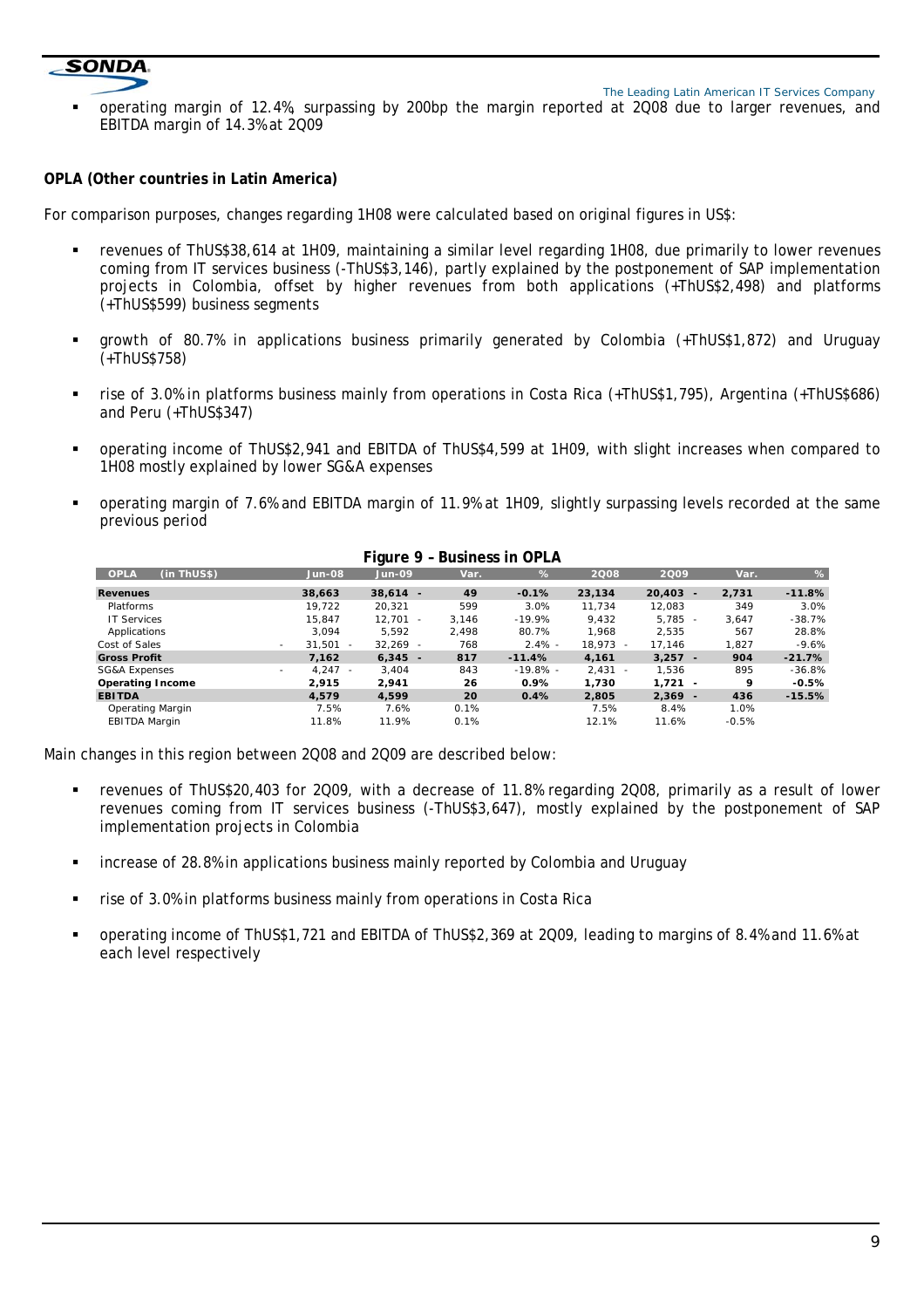

|                                                     | <b>Jun-08</b>       | <b>Jun-09</b>             | Var.           | %                  | 2Q08              | 2009                    |               | $\%$                |
|-----------------------------------------------------|---------------------|---------------------------|----------------|--------------------|-------------------|-------------------------|---------------|---------------------|
| In millions of constant Ch\$ as of June 30, 2009    |                     |                           |                |                    |                   |                         | Var.          |                     |
|                                                     |                     |                           |                |                    |                   |                         |               |                     |
| <b>CHILE</b>                                        |                     |                           |                |                    |                   |                         |               |                     |
| <b>Revenues</b>                                     | 83,057              | 85,380                    | 2,324          | 2.8%               | 43,375            | 43,609                  | 234           | 0.5%                |
| Platforms                                           | 30,074              | 32,839                    | 2,766          | 9.2%               | 16,694            | 17,407                  | 714           | 4.3%                |
| <b>IT Services</b>                                  | 48,065              | 48,068                    | $\overline{4}$ | 0.0%               | 24,138            | 24,043 -                | 96            | $-0.4%$             |
| Applications                                        | 4,918               | $4,473 -$                 | 446            | $-9.1%$            | 2,543             | $2,160 -$               | 384           | $-15.1%$            |
| Cost of Sales                                       | 61,787 -            | 65,730<br>$\sim$          | 3,943          | 6.4%               | $-32,332$         | $-33,847 -$             | 1,516         | 4.7%                |
| <b>Gross Profit</b>                                 | 21,270<br>$7,081 -$ | 19,650 -                  | 1,620          | $-7.6%$            | 11,044            | $9,762 -$               | 1,282         | $-11.6%$            |
| <b>SG&amp;A Expenses</b><br><b>Operating Income</b> | 14,189              | 6,614<br>13,036<br>$\sim$ | 467<br>1,152   | $-6.6%$<br>$-8.1%$ | $-3,736$<br>7,308 | $-3,448$                | 289<br>993    | $-7.7%$<br>$-13.6%$ |
| <b>EBITDA</b>                                       | 22,563              | 20,959 -                  | 1,603          | $-7.1%$            | 11,500            | $6,315 -$<br>$10,325 -$ | 1,175         | $-10.2%$            |
| <b>Operating Margin</b>                             | 17.1%               | 15.3%                     | $-1.8%$        |                    | 16.8%             | 14.5%                   | $-2.4%$       |                     |
| <b>EBITDA Margin</b>                                | 27.2%               | 24.5%                     | $-2.6%$        |                    | 26.5%             | 23.7%                   | $-2.8%$       |                     |
|                                                     |                     |                           |                |                    |                   |                         |               |                     |
| <b>BRAZIL</b>                                       |                     |                           |                |                    |                   |                         |               |                     |
| <b>Revenues</b>                                     | 73,651              | 57,562 -                  | 16,089         | $-21.8%$           | 43,700            | $27,145 -$              | 16,555        | $-37.9%$            |
| Platforms                                           | 523                 | 286<br>$\sim$             | 237            | $-45.3%$           | 332               | $140 -$                 | 192           | $-57.8%$            |
| <b>IT Services</b>                                  | 58,065              | 40,994 -                  | 17,070         | $-29.4%$           | 34,912            | 19,358 -                | 15,554        | $-44.6%$            |
| Applications                                        | 15,063              | 16,282                    | 1,219          | 8.1%               | 8,456             | 7,646 -                 | 810           | $-9.6%$             |
| Cost of Sales                                       | $60,471 -$<br>ä,    | 47,065                    | 13,406         | $-22.2%$           | $-35,131$         | $-22,220$               | 12,911        | $-36.8%$            |
| <b>Gross Profit</b>                                 | 13,181              | $10,497 -$                | 2,683          | $-20.4%$           | 8,569             | 4,925 -                 | 3,644         | $-42.5%$            |
| <b>SG&amp;A Expenses</b>                            | 8,666<br>$\sim$     | 6,392                     | 2,274          | $-26.2%$           | $-5,077$          | $-2,578$                | 2,499         | $-49.2%$            |
| <b>Operating Income</b>                             | 4,515               | $4,105 -$                 | 409            | $-9.1%$            | 3,492             | $2,347 -$               | 1,145         | $-32.8%$            |
| <b>EBITDA</b>                                       | 5,641               | $5,383 -$                 | 258            | $-4.6%$            | 3,955             | $2,912 -$               | 1,043         | $-26.4%$            |
| <b>Operating Margin</b>                             | 6.1%                | 7.1%                      | 1.0%           |                    | 8.0%              | 8.6%                    | 0.7%          |                     |
| <b>EBITDA Margin</b>                                | 7.7%                | 9.4%                      | 1.7%           |                    | 9.1%              | 10.7%                   | 1.7%          |                     |
| <b>MEXICO</b>                                       |                     |                           |                |                    |                   |                         |               |                     |
| <b>Revenues</b>                                     | 8,921               | $8,061 -$                 | 860            | $-9.6%$            | 5,407             | $4,324 -$               | 1,083         | $-20.0%$            |
| Platforms                                           | 1,194               | 2,186                     | 992            | 83.1%              | 909               | 1,603                   | 694           | 76.4%               |
| <b>IT Services</b>                                  | 7,686               | 5,834<br>$\sim$           | 1,852          | $-24.1%$           | 4,490             | $2,721 -$               | 1,769         | $-39.4%$            |
| Applications                                        | 41                  | 41                        | O              | 0.8%               | 9                 | $0 -$                   | 9             | $-98.7%$            |
| Cost of Sales                                       | $6,943 -$           | 6,184                     | 759            | $-10.9%$           | $-4,245$          | $-3,256$                | 989           | $-23.3%$            |
| <b>Gross Profit</b>                                 | 1,978               | $1,877 -$                 | 101            | $-5.1%$            | 1,163             | $1,068 -$               | 94            | $-8.1%$             |
| <b>SG&amp;A Expenses</b>                            | $1,203 -$           | 1,009                     | 194            | $-16.1%$           | $-624$            | $-533$                  | 91            | $-14.6%$            |
| <b>Operating Income</b>                             | 775                 | 868                       | 93             | 12.0%              | 538               | $535 -$                 | 3             | $-0.6%$             |
| <b>EBITDA</b>                                       | 1,173               | $1,014 -$                 | 160            | $-13.6%$           | 775               | $618 -$                 | 157           | $-20.3%$            |
| <b>Operating Margin</b>                             | 8.7%                | 10.8%                     | 2.1%           |                    | 10.0%             | 12.4%                   | 2.4%          |                     |
| <b>EBITDA Margin</b>                                | 13.1%               | 12.6%                     | $-0.6%$        |                    | 14.3%             | 14.3%                   | 0.0%          |                     |
| <b>OPLA</b>                                         |                     |                           |                |                    |                   |                         |               |                     |
| <b>Revenues</b>                                     | 20,949              | 20,533 -                  | 415            | $-2.0%$            | 13,778            | $10,850 -$              | 2,928         | $-21.3%$            |
| Platforms                                           | 10,686              | 10,806                    | 120            | 1.1%               | 6,997             | $6,425 -$               | 572           | $-8.2%$             |
| <b>IT Services</b>                                  | 8,586               | $6,754 -$                 | 1,833          | $-21.3%$           | 5,624             | $3,076 -$               | 2,548         | $-45.3%$            |
| Applications                                        | 1,676               | 2,974                     | 1,297          | 77.4%              | 1,156             | 1,348                   | 192           | 16.6%               |
| Cost of Sales                                       | 17,068 -<br>÷,      | 17,159 -                  | 91             | 0.5%               | $-11,283$         | $-9,117$                | 2,166         | $-19.2%$            |
| <b>Gross Profit</b>                                 | 3,881               | $3,374 -$                 | 507            | $-13.1%$           | 2,495             | $1,732 -$               | 763           | $-30.6%$            |
| <b>SG&amp;A Expenses</b>                            | $2,301 -$           | 1,810                     | 491            | $-21.3%$           | $-1,463$          | $-817$                  | 646           | $-44.2%$            |
| <b>Operating Income</b>                             | 1,579               | $1,564 -$                 | 16             | $-1.0%$            | 1,032             | $915 -$                 | 117           | $-11.3%$            |
| <b>EBITDA</b>                                       | 2,481               | $2,446 -$                 | 35             | $-1.4%$            | 1,662             | $1,260 -$               | 402           | $-24.2%$            |
| <b>Operating Margin</b>                             | 7.5%                | 7.6%                      | 0.1%           |                    | 7.5%              | 8.4%                    | 0.9%          |                     |
| <b>EBITDA Margin</b>                                | 11.8%               | 11.9%                     | 0.1%           |                    | 12.1%             | 11.6%                   | $-0.5%$       |                     |
|                                                     |                     |                           |                |                    |                   |                         |               |                     |
| <b>CONSOLIDATED TOTAL</b>                           |                     |                           |                |                    |                   |                         |               |                     |
| <b>Revenues</b>                                     | 186,577             | 171,537 -                 | 15,040         | $-8.1%$            | 106,261           | 85,928 -                | 20,333        | $-19.1%$            |
| Platforms                                           | 42,476              | 46,117                    | 3,641          | 8.6%               | 24,932            | 25,575                  | 644           | 2.6%                |
| <b>IT Services</b>                                  | 122,402             | $101,651 -$               | 20,751         | $-17.0%$           | 69,165            | 49,198 -                | 19,966        | $-28.9%$            |
| Applications                                        | 21,699              | 23,769                    | 2,070          | 9.5%               | 12,164            | $11,154 -$              | 1,011         | $-8.3%$             |
| Cost of Sales                                       | 146,269 -<br>÷,     | 136,139                   | 10,130         | $-6.9\%$ -         | 82,990 -          | 68,440                  | 14,550        | $-17.5%$            |
| <b>Gross Profit</b>                                 | 40,309              | 35,398 -                  | 4,910          | $-12.2%$           | 23,271            | 17,488 -                | 5,783         | -24.9%              |
| <b>SG&amp;A Expenses</b>                            | $19,251 -$          | 15,825                    | 3,426          | $-17.8%$ -         | 10,900 -          | 7,376                   | 3,525         | $-32.3%$            |
| <b>Operating Income</b><br><b>EBITDA</b>            | 21,057              | 19,573 -                  | 1,484          | $-7.0%$            | 12,371            | $10,112 -$              | 2,258         | -18.3%              |
| <b>Operating Margin</b>                             | 31,858<br>11.3%     | 29,802 -<br>11.4%         | 2,056<br>0.1%  | $-6.5%$            | 17,893<br>11.6%   | $15,115 -$<br>11.8%     | 2,778<br>0.1% | $-15.5%$            |
| <b>EBITDA Margin</b>                                | 17.1%               | 17.4%                     | 0.3%           |                    | 16.8%             | 17.6%                   | 0.8%          |                     |
|                                                     |                     |                           |                |                    |                   |                         |               |                     |